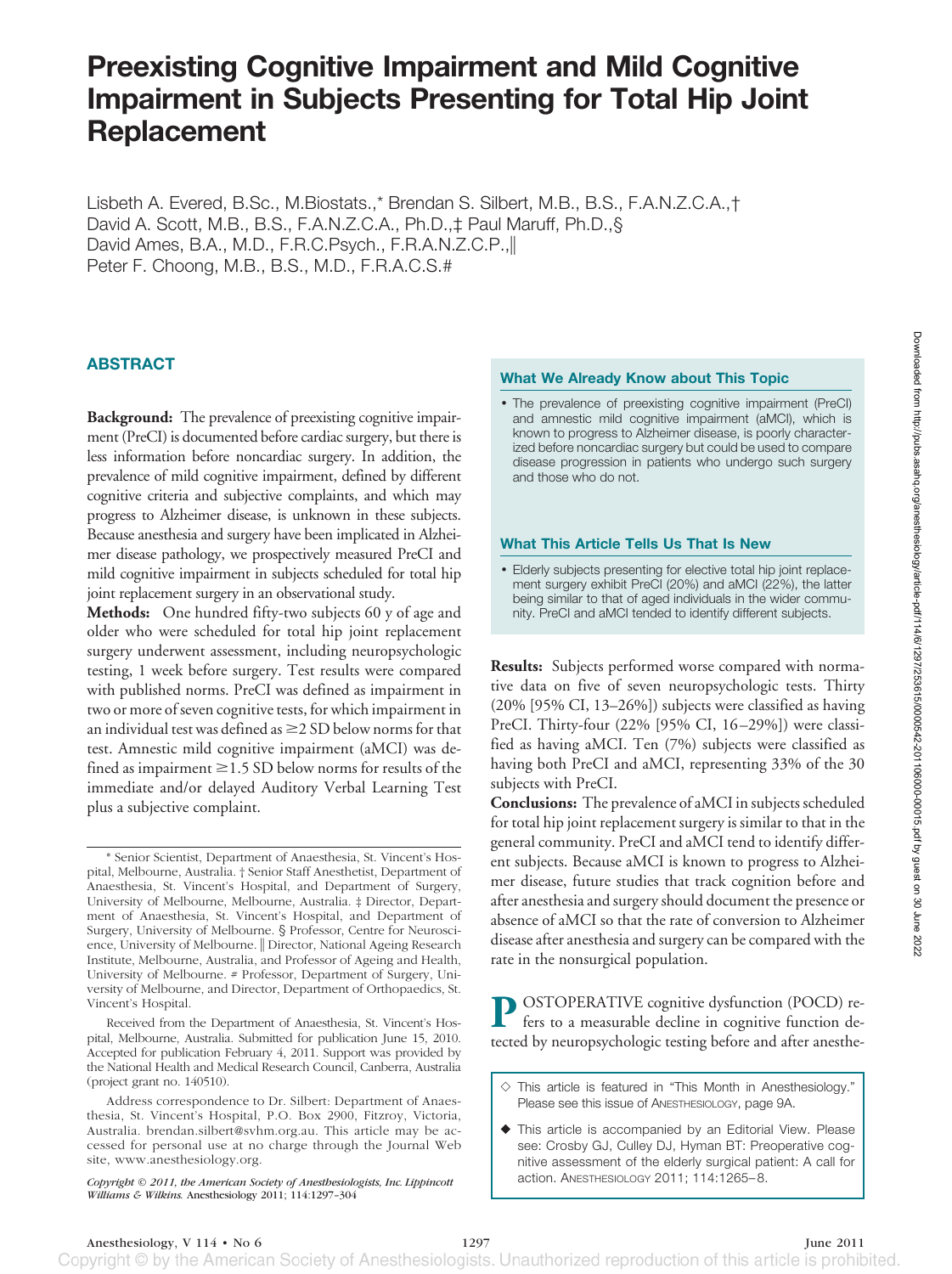sia and surgery. Studies by Moller *et al.*<sup>1</sup> and Monk *et al.*<sup>2</sup> documented objective evidence of POCD at 3 months after noncardiac anesthesia and surgery in 9.9% and 12.7% of elderly subjects, respectively. Although it is acknowledged that the incidence of POCD increases with age, the exact cause remains unknown.

Attribution of POCD requires measurement of cognition at a preoperative time point to establish a baseline level from which change can be calculated. $3$  This is an important measurement because any subsequent calculation of change is dependent on the initial baseline assessment. Furthermore, preoperative baseline testing determines whether subjects presenting for surgery exhibit cognition within normal limits or if they exhibit cognitive function that is different from that of seemingly normal individuals who do not require surgery. These determinations have been made in subjects presenting for coronary artery bypass (CABG) surgery. Hogue *et al.*<sup>4</sup> found that 45% of women presenting for CABG surgery exhibited preexisting cognitive impairment (PreCI) and Silbert *et al.*<sup>5</sup> showed that PreCI was present in 35% of subjects before elective CABG surgery. These high rates of baseline cognitive impairment were attributed to cardiovascular disease, which had led the subjects to present for CABG surgery. Given that cardiovascular disease or risk factors for cardiovascular disease are known to be associated with cognitive impairment,<sup>6,7</sup> it is not surprising that many subjects presenting for CABG surgery have impaired cognition.

Coronary artery bypass surgery accounts for less than 1% of surgery undertaken in Australia every year. Thus, it is germane to establish the prevalence of PreCI in subjects undergoing noncardiac surgery, such as orthopedic surgery. This will highlight the importance of baseline cognition in calculating POCD in all subjects and identify the number of subjects presenting for surgery with impaired cognition. Identifying subjects with impaired cognition raises methodological issues between the anesthetic literature and the psychogeriatric literature because the two streams of research have taken differing approaches to assessing cognitive impairment. Previous studies of cognition in subjects presenting for anesthesia and surgery have defined PreCI using strict objective criteria. Studies in the psychogeriatric literature have focused on mild cognitive impairment (MCI), a construct defined when (1) the subject is neither normal nor demented; (2) there is evidence of cognitive deterioration shown by objectively demonstrable cognitive deficits and a subjective report of decline or an equivalent report from an informant (amnestic MCI [aMCI] is characterized by decline in memory either alone or in conjunction with other domains); and (3) activities of daily living are preserved with complex instrumental functions intact or minimally impaired.<sup>8</sup>

Subjects classified as having aMCI experience conversion to Alzheimer disease (AD) at a rate of 10 –15% per year, compared with age-matched controls without aMCI, who experience conversion to AD at 1-2% per year.<sup>9</sup> Most research within the field of anesthesia has classified cognition using strict objective criteria (*e.g.*, 2 SD below controls on two or more of seven or eight neuropsychologic tests $4,5$ ) compared with the psychogeriatric literature, which has usually used less conservative criteria (*e.g.*,  $\geq$  1.5 SD below controls in memory testing alone). In addition, the failure to record reports of subjective complaints of memory deterioration has excluded anesthesia research from evaluating subjects for the presence of aMCI because this essential element of the definition has been lacking. This has become problematic as recent laboratory evidence has implicated anesthesia in the pathogenesis of AD,<sup>10,11</sup> although at this time, a clinical association has not been identified. In an attempt to link the two constructs, some authors have attempted to classify retrospectively subjects with aMCI by using the scores from memory testing, but the lack of subjective reports by the subjects or informants has made classification of aMCI impossible.<sup>12</sup>

We therefore aimed to define prospectively the prevalence of PreCI and aMCI in a group of subjects presenting for elective total hip joint replacement (THJR) surgery. Documentation of this data would establish the prevalence of PreCI and aMCI in subjects undergoing THJR surgery and identify factors associated with the presence of these two constructs. It would also relate the anesthetic concept of PreCI with the neuropsychiatric concept of MCI. In addition, because the rate of conversion of aMCI to AD is known, some indication of the expected onset of AD in the absence of anesthesia and surgery could be ascertained.

# **Materials and Methods**

The data were prospectively collected as part of the Anesthesia Cognition Evaluation Study, which was designed to assess cognition in subjects scheduled for elective THJR. The study was approved by the St. Vincent's Hospital Research Ethics Committee (Melbourne, Victoria, Australia), and all subjects provided written informed consent. Inclusion criteria were subjects older than 60 y presenting for elective THJR for osteoarthritis, with no neurologic deficit and no contraindication to neuropsychologic testing. The subjects resided in accessible proximity to the hospital to enable investigators to administer baseline neuropsychologic testing at the subjects' home. Exclusion criteria were preexisting neurologic or clinically evident neurovascular disease (*e.g.*, stroke), Mini– Mental State Examination score of less than 26 or Clinical Dementia Rating<sup>13</sup>  $\geq$ 1 (*i.e.*, frank dementia excluded), anticipated difficulty with neuropsychologic assessment (*e.g.*, English not being the prime language, blindness, deafness), and medical problems that might lead to significant complications resulting in subsequent loss to follow-up (American Society of Anesthesiologists Physical Status 4 or higher).

To assess cognition in these subjects scheduled for THJR surgery, results were compared with previously published normative data for each test.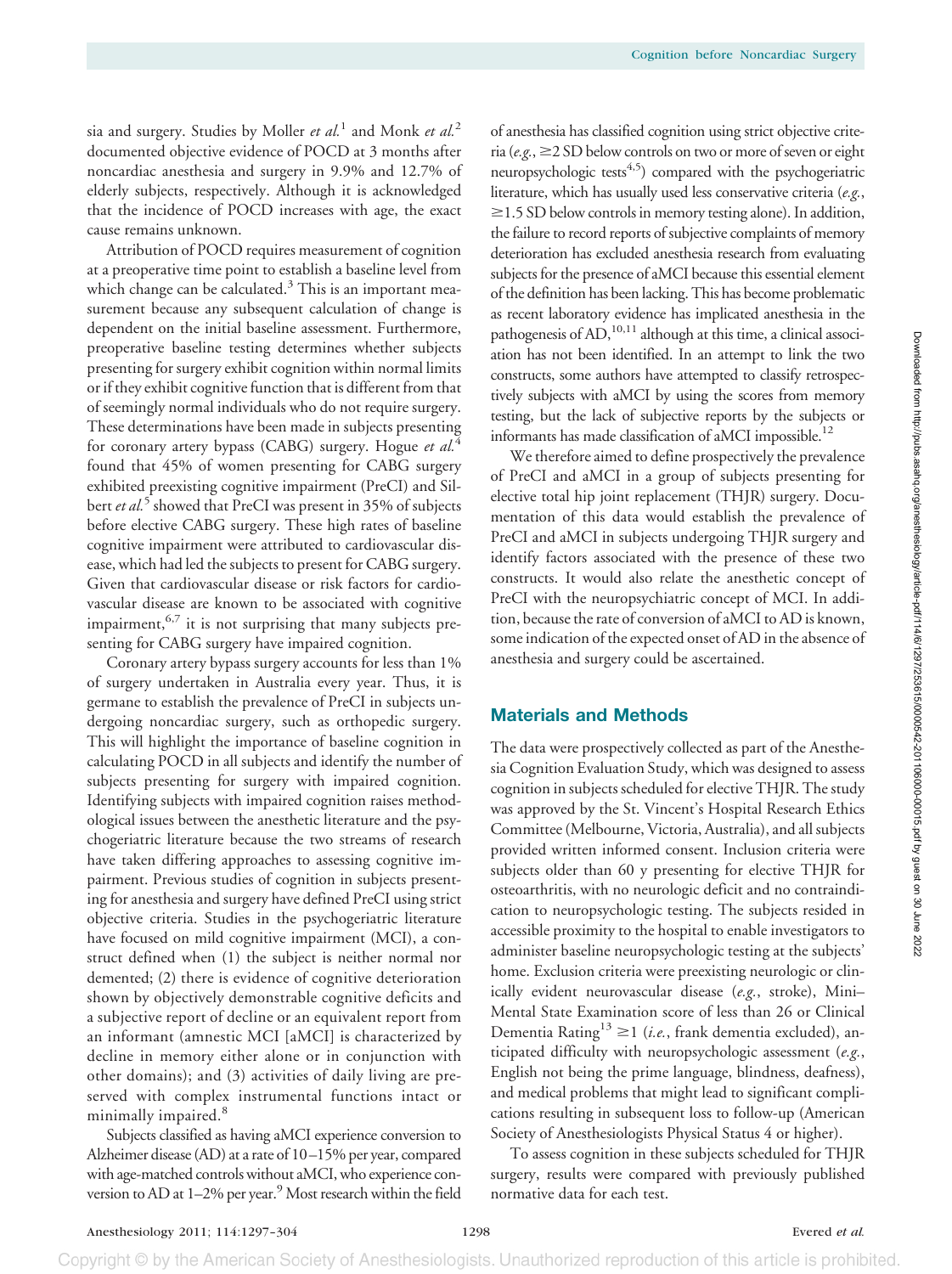## *Assessment of Subjects*

The neuropsychologic tests used in this study were selected on the basis of their sensitivity to impairment in a range of cognitive domains in older people and met previously recommended criteria.<sup>14</sup> The test battery consisted of the Consortium to Establish a Registryfor Alzheimer's Disease Auditory Verbal Learning Test (CERAD AVLT) (immediate and delayed recall), Trailmaking Test parts A and B, Controlled Oral Word Association Test, semantic fluency (CERAD animal naming), and the Grooved Pegboard Test (dominant and nondominant). All of these tests have been described elsewhere.<sup>15</sup> The results are given as the number of correct answers or the time taken to complete the test. Intelligence quotient was derived from the results of the National Adult Reading Test,<sup>16</sup> which incorporates the number of years of education.

All neuropsychologic assessments were conducted by trained assessors and were conducted under the supervision of a neuropsychologist (P.M.). Attempts were made to keep the environment comfortable and free of distractions.

The presence of anxiety, depression, fatigue, and pain may affect the performance of cognitive testing; thus, visual analog scales were used to assess each of these at the time of testing. Visual analog scales are especially suitable for this situation because they offer simple, reliable, and valid techniques while placing minimal demands on subjects.<sup>17,18</sup> Subjects were asked to mark an ungraded line (10 cm in length) anchored by "least" and "most" at each end.

Subjective decline in cognition was assessed by asking subjects "are you having trouble with your memory in everyday life?" and from informants by the response to the memory question "does he/she have a problem with memory or thinking?" in the Clinical Dementia Rating.<sup>13</sup> Changes in activities of daily living were reported by both subject and informant on the Clinical Dementia Rating.

## *Classification of PreCI and MCI*

Performance on each test was standardized to z scores using the mean and SD of published normative data.<sup>19-21\*\*</sup> The signs of the standardized scores were adjusted for all measures so that negative scores indicated poorer performance. Subjects were classified as having PreCI using the definition of Hogue *et al.*<sup>4</sup> if they scored  $\geq$  2 SD below norms on two or more of the seven neuropsychologic tests. Using binomial distributions and assuming the hypothesis is one-tailed, the probability of type 1 error using this criterion for a battery of seven tests is less than 5%.<sup>3,22</sup> For CERAD AVLT the immediate recall score for each of the three trials was used (total score possible for each trial was 10). A subject was classified as having a deficit for this test when the result was  $\geq$  2 SD below norms on at least two of the three trials.

For aMCI, subjects were deemed to have objective decline in cognitive function when their score in the CERAD AVLT

### *Data Analysis*

Group comparisons were made using independent *t* tests for continuous variables, Mann–Whitney U test for ranked data, and chi-square or Fisher exact test for dichotomous parameters. Effect size was calculated using Cohen's d (*d* is defined as the difference between two means divided by the pooled SD for those means). $24$ 

Associations were determined using univariable and multivariable regression with a  $P<0.2$  set for entry into multivariable regression. Seven cardiovascular risk factors (body mass index, diabetes, hypertension, peripheral vascular disease, history of myocardial infarction, smoking [current or previous], and hypercholesterolemia) (table 1) were summed to create a single variable to quantify total cardiovascular risk. Tests were performed using STATA (Version 11.0; StataCorp, College Station, TX). A  $P < 0.05$  was taken to indicate statistical significance. All analyses were two-tailed comparisons.

# **Results**

The subject characteristics, including medical history and medications, are shown in table 1.

#### **Table 1.** Subject Demographics and Medical History

|                                            | n   |             |
|--------------------------------------------|-----|-------------|
| Age, y                                     | 152 | 69.8 (6.3)  |
| Gender (M/F)                               | 152 | 54/98       |
| Height, cm                                 | 149 | 166.4 (9.3) |
| Weight, kg                                 | 150 | 78.6 (14.6) |
| Body mass index*                           | 149 | 28.5(4.9)   |
| Diabetes*                                  | 149 | 13 (9%)     |
| Hypertension*                              | 150 | 79 (53%)    |
| Peripheral vascular disease*               | 140 | 1(1%)       |
| History of myocardial infarct <sup>*</sup> | 148 | 7 (5%)      |
| Smoking (current or previous)*             | 150 | 72 (48%)    |
| Hypercholesterolemia*                      | 149 | 52 (35%)    |
| Estimated IQ                               | 137 | 110.9 (9.7) |
| Preoperative medications                   |     |             |
| Analgesics                                 | 151 | 29 (19%)    |
| Paracetamol                                | 151 | 48 (32%)    |
| <b>NSAIDs</b>                              | 151 | 50 (33%)    |
| <b>ACE</b> inhibitors                      | 151 | 30 (20%)    |
| Statins                                    | 151 | 45 (30%)    |
| $\beta$ blockers                           | 151 | 16 (11%)    |
| Antidepressants                            | 148 | 14 (9%)     |

Continuous variables are presented as mean (SD), and categorical variables are presented as frequency (percentage). Although 152 subjects were studied, data were not collected or were missing for some, accounting for the discrepancy in numbers of subjects for some variables.

\* Included in total cardiovascular risk sum score.

ACE = angiotensin-converting enzyme; IQ = intelligence quotient; NSAIDs = nonsteroidal antiinflammatory drugs.

<sup>\*\*</sup> Lafayette Instrument. Grooved Pegboard Test (model 32025). www.lafayetteinstrument.com. Accessed November 24, 2010.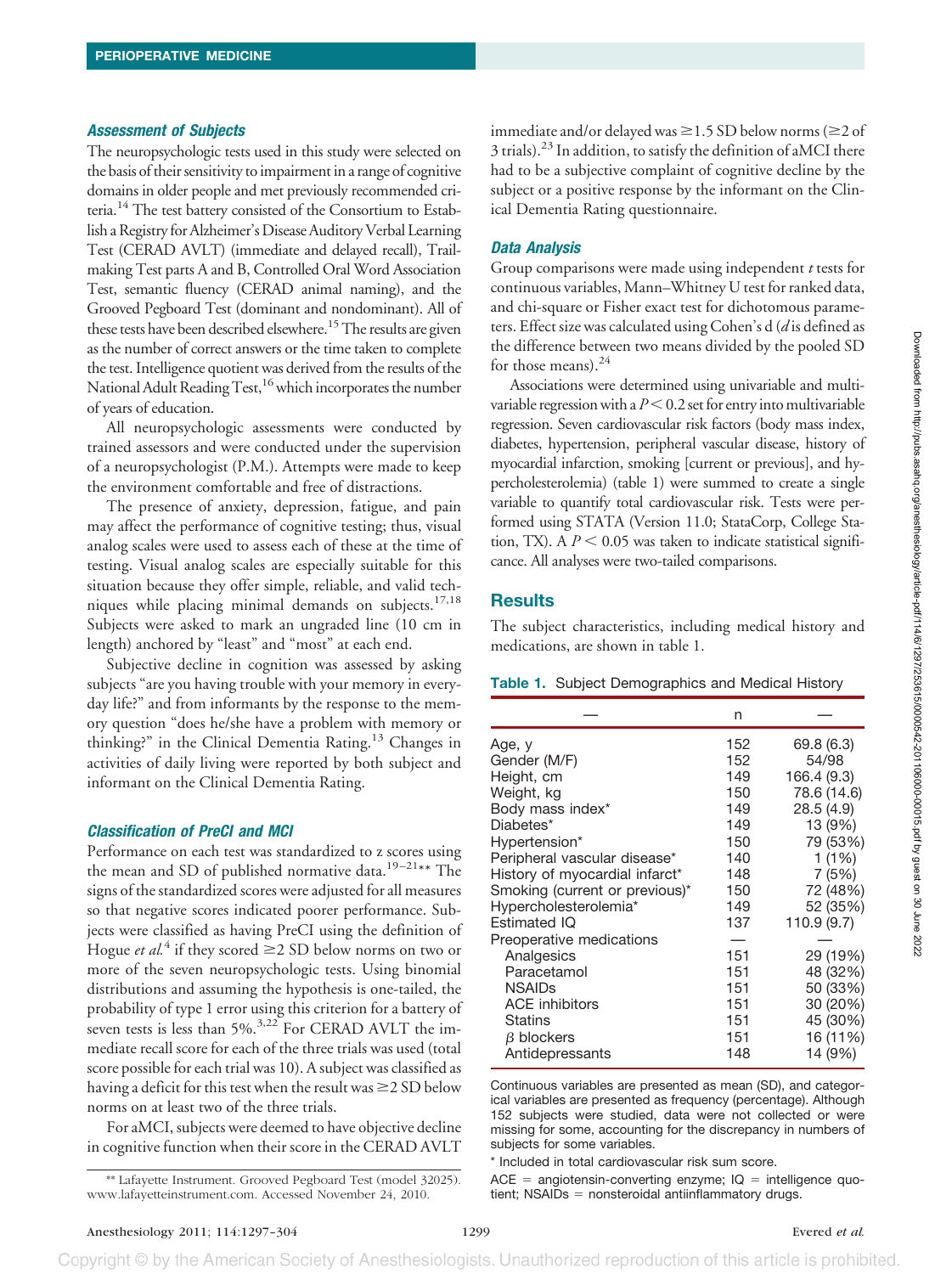|                                             | Subjects ( $n = 152$ ) |              | <b>Published Norm Values</b> |              | <b>Effect Size</b><br>(Cohen's d) |  |
|---------------------------------------------|------------------------|--------------|------------------------------|--------------|-----------------------------------|--|
| Test                                        | Completing Tests (n)   |              | Completing Tests (n)         |              |                                   |  |
| <b>CERAD AVLT</b>                           |                        |              |                              |              |                                   |  |
| Immediate, n                                |                        |              |                              |              |                                   |  |
| $<$ 12 y education $<$ 69y*                 | 48                     | 7.0(1.4)     | 23                           | 8.1(1.3)     | 0.82                              |  |
| $\leq$ 12 y education $\geq$ 70y*           | 50                     | 6.2(1.6)     | 23                           | 7.6(1.9)     | 0.84                              |  |
| $\geq$ 12 y education, males <69 y          | 11                     | 7.7(1.1)     | 61                           | 8.0(1.3)     | 0.24                              |  |
| $\geq$ 12 y education, males $\geq$ 70 y*   | 6                      | 4.8(1.5)     | 66                           | 7.7(1.5)     | 1.96                              |  |
| $\ge$ 12 y education, females <69 y*        | 23                     | 7.1(1.6)     | 151                          | 8.8(1.0)     | 1.56                              |  |
| $\geq$ 12 y education, females $\geq$ 70 y* | 14                     | 6.9(1.7)     | 89                           | 8.2(1.4)     | 0.91                              |  |
| Delayed, n                                  |                        |              |                              |              |                                   |  |
| $<$ 12 y education $<$ 69 y <sup>*</sup>    | 48                     | 4.7(2.1)     | 23                           | 7.0(1.9)     | 1.14                              |  |
| $<$ 12 y education $\geq$ 70 y <sup>*</sup> | 50                     | 4.2(2.3)     | 23                           | 6.7(1.9)     | 1.16                              |  |
| $\geq$ 12 y education, males <69 y*         | 11                     | 4.2(2.1)     | 61                           | 7.0(2.1)     | 1.35                              |  |
| $\ge$ 12 y education, males $\ge$ 70 y*     | 6                      | 1.8(1.6)     | 66                           | 6.3(1.8)     | 2.55                              |  |
| $\ge$ 12 y education, females <69 y*        | 23                     | 4.5(2.0)     | 151                          | 7.9(1.6)     | 2.06                              |  |
| $\geq$ 12 y education, females $\geq$ 70 y* | 14                     | 4.3(2.1)     | 89                           | 6.9(1.7)     | 1.49                              |  |
| TMTA,* s                                    | 149                    | 53.2 (23.5)  | 156                          | 48.7 (14.5)  | 0.23                              |  |
| TMTB,* s                                    | 147                    | 121.3 (68.4) | 156                          | 107.6 (45.6) | 0.24                              |  |
| COWAT, n                                    |                        |              |                              |              |                                   |  |
| Age $<$ 70 y                                | 82                     | 35.3(13.1)   | 220                          | 38.5 (13.7)  | 0.24                              |  |
| Age 70-79 y                                 | 59                     | 34.1 (12.0)  | 334                          | 34.8 (12.8)  | 0.06                              |  |
| Age $\geq 80$ y                             | 11                     | 32.8(11.9)   | 200                          | 28.9 (11.7)  | 0.33                              |  |
| CERAD fluency, n                            |                        |              |                              |              |                                   |  |
| Age $<$ 70 y                                | 82                     | 18.4(4.9)    | 92                           | 17.6(4.7)    | 0.17                              |  |
| Age 70-79 y                                 | 59                     | 17.0(4.1)    | 228                          | 16.1(4.0)    | 0.22                              |  |
| Age $\geq 80$ y                             | 11                     | 14.6(4.7)    | 200                          | 14.3(3.9)    | 0.08                              |  |
| GPD,* s                                     | 150                    | 100.0 (41.9) | 100                          | 82.7 (18.7)  | 0.50                              |  |
| GPND, s                                     | 149                    | 111.0 (48.3) | 100                          | 87.9 (26.2)  | 0.57                              |  |

#### **Table 2.** Neuropsychologic Test Results, Subjects, and Published Norm Values

Test results are either number correct (n) or time taken (s). Data are presented as mean (SD).

 $* P < 0.05$ 

CERAD AVLT = Consortium to Establish a Registry for Alzheimer's Disease Auditory Verbal Learning Test; COWAT = Controlled Oral Word Association Test; DSST = Digit Symbol Substitution Test; GPD = Grooved Pegboard Test, Dominant; GPND = Grooved Pegboard Test, Nondominant; TMTA = Trail-making Test Part A; TMTB = Trail-making Test Part B.

One hundred fifty-two subjects underwent neuropsychologic testing. Subjects performed worse compared with normative data on five of the seven neuropsychologic tests. Group mean scores on neuropsychologic tests and effect size (Cohen's d) are shown in table 2. Cohen's d indicates that the difference between subjects and norms was large for CERAD AVLT (immediate and delayed), medium for Grooved Pegboard Test (dominant and nondominant), and small for Trail-making Test (parts A and B).

The number and percentage of impaired performances in each individual test are shown in table 3. Thirty (20% [95% CI, 13–26%]) subjects satisfied the criteria for PreCI (impairment in two or more of the seven tests). The prevalence of PreCI was more common in older individuals (60 – 69 y: 8 of 82 [10%]; 70–79 y: 16 of 59 [27%];  $\geq 80$  y: 6 of 11 [55%]; chi-square = 15.6,  $P < 0.001$ ).

The number and percentage of subjects who satisfied the objective criteria for aMCI ( $\geq$ 1.5 SD below controls on the CERAD AVLT, immediate and/or delayed) was 76 (50% [95% CI, 42–58%]). This consisted of 57 of 152 (38%) who failed the delayed recall, 17 of 152 (11%) who failed both

memory components, and 2 of 152 (1%) who failed the immediate recall only. When the qualifying requirement for aMCI of subjective complaint by the subject or informant was added, 34 (22% [95% CI, 16 –29%]) were classified as having aMCI. The prevalence of aMCI was not associated with age (≤69 y: 18 of 82 [22%]; 70–79 y: 13 of 59 [22%];  $\geq 80$  y: 3 of 11 [27%]; chi-square = 0.2,  $P = 0.92$ ).

No subjects or informants reported changes in activities of daily living.

When examining cognition alone, 21 of the 30 subjects with PreCI (70%) met objective cognitive criteria for aMCI  $\text{(chi-square} = 5.98; P = 0.01) \text{ (fig. 1)}.$  When the subjective component was included, 11 of the 21 subjects did not qualify for aMCI classification, leaving only 10 of the 30 subjects (33%) with a dual classification. The relationship between subjects with PreCI and aMCI is shown in figure 2. PreCI was not associated with aMCI (chi-square  $=$  2.59,  $P$   $<$  $0.11$ ).

For PreCI, multivariable logistic regression showed associations with age and pain, whereas for aMCI, depression and total cardiovascular risk were associated (table 4).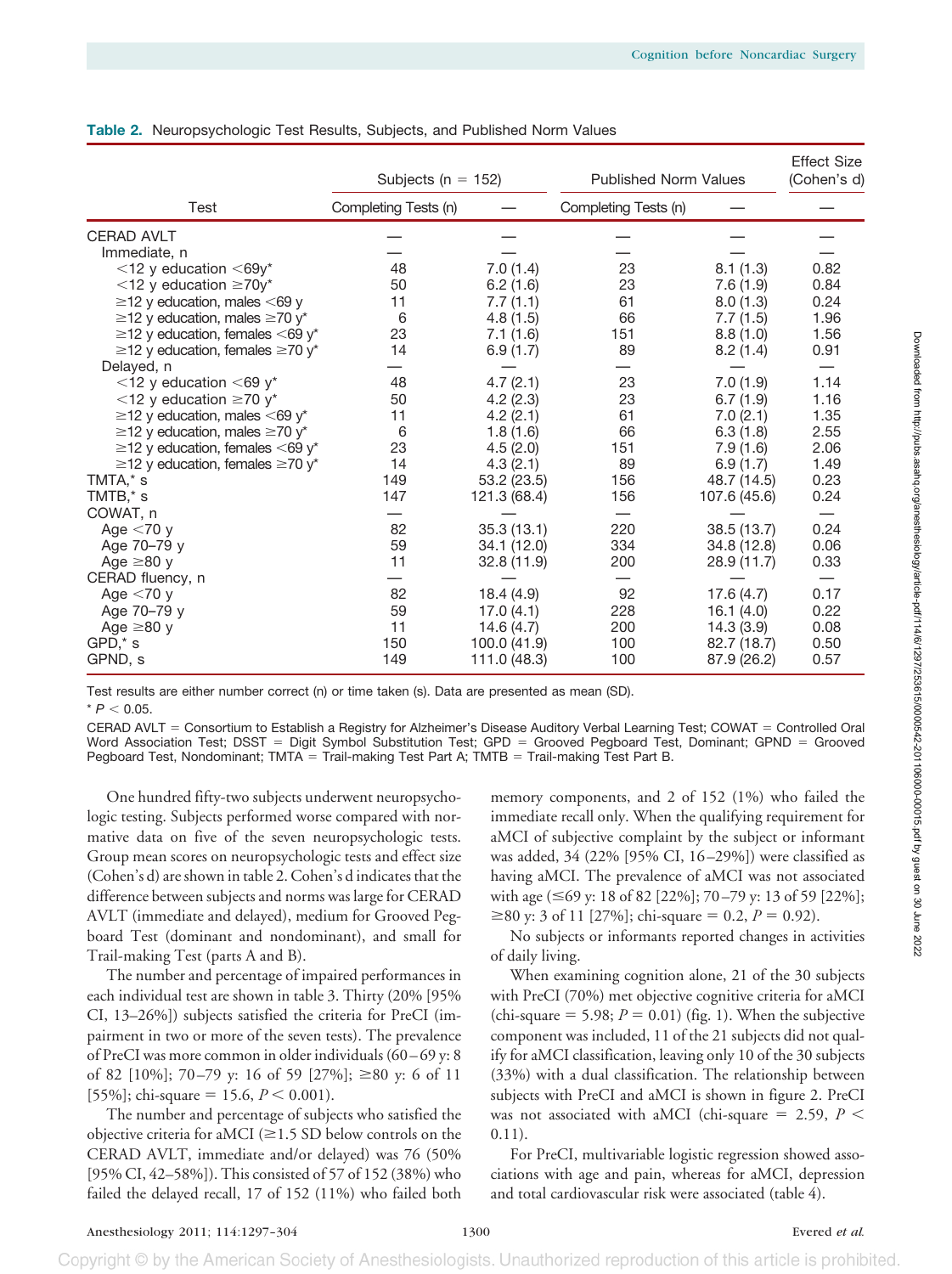| Test             | Completing<br>Tests (n) | Impaired<br>Performance<br>n(%) |
|------------------|-------------------------|---------------------------------|
| CERAD AVLT, n    | 152                     | 11 (7%)                         |
| TMTA, s          | 149                     | 22 (15%)                        |
| TMTB, s          | 147                     | 16 (11%)                        |
| COWAT, n         | 152                     | 2(1%)                           |
| CERAD fluency, n | 152                     | 2(1%)                           |
| GPD, s           | 150                     | 22 (15%)                        |
| GPND, s          | 149                     | 24 (16%)                        |

|                                         | <b>Table 3.</b> Neuropsychologic Tests Classifying |  |  |
|-----------------------------------------|----------------------------------------------------|--|--|
| <b>Preexisting Cognitive Impairment</b> |                                                    |  |  |

Impaired performance presented as frequency (percentage). CERAD AVLT = Consortium to Establish a Registry for Alzheimer's Disease Auditory Verbal Learning Test; CERAD fluency = CERAD semantic fluency, animal naming; COWAT = Controlled Oral Word Association Test; GPD = Grooved Pegboard Test Dominant;  $GPND =$  Grooved Pegboard Test, Nondominant; TMTA = Trailmaking Test Part A;  $TMTB = Trail-making Test Part B$ .

# **Discussion**

The measurement of cognition in elderly subjects scheduled to undergo THJR surgery and anesthesia is important because preoperative cognition may be highly relevant in determining long-term cognitive outcome. Previous studies have identified a prevalence of PreCI in 45% and 35% of subjects undergoing elective CABG surgery,  $4.5$  but there is little information on prevalence before THJR surgery. We determined this prevalence by two distinct approaches. The first method used strict objective criteria, as has been used before CABG surgery, to classify PreCI. Using this approach, PreCI was identified in 20% of subjects. The second method used a technique routinely used to classify aMCI. This method required a much less stringent criterion for objective change  $(\geq 1.5$  SD below controls on CERAD AVLT, immediate and/or delayed recall) plus a subjective or informant cogni-



**Fig. 1.** Subjects who qualified for the objective criteria for amnestic mild cognitive impairment (aMCI) (more than 1.5 SD decline on immediate and/or delayed Consortium to Establish a Registry for Alzheimer's Disease Auditory Verbal Learning Test), subjects who qualified for preoperative cognitive impairment (PreCI) (more than 2 SD decline in two of seven neuropsychologic tests), and those who satisfied both requirements.



**Fig. 2.** Subjects who were classified as having amnestic mild cognitive impairment (aMCI), preoperative cognitive impairment (PreCI), or both.

tive complaint. Using this approach, 22% of subjects were classified as having aMCI. Only 10 of 152 (7%) subjects satisfied a classification for both aMCI and PreCI.

The prevalence of PreCI of 20% in subjects presenting for THJR surgery is less than the reported prevalence before CABG surgery. This may be attributed to the higher presence of cardiovascular risk factors present in subjects presenting for CABG surgery; cardiovascular disease and risk factors for it are known to be associated with cognitive impairment.<sup>5</sup>

Several components account for the variation in prevalence between PreCI and aMCI. First, the definition of PreCI incorporates several cognitive domains other than memory; second, PreCI uses only immediate recall and not delayed recall; third, the statistical thresholds are more conservative; and finally, no subjective complaint is required. Incorporating MCI of the nonamnestic type would increase the prevalence of MCI, but this type of MCI, although it may progress to dementia, is thought to progress to non-AD dementia<sup>25</sup> and thus may be of less interest in the context of AD risk with anesthesia and surgery.

Perhaps the greatest discrepancy between the two constructs lies in the failure to incorporate subjective complaints into the definition of PreCI. Seventy percent of subjects with PreCI satisfied the objective criteria for aMCI, but when a subjective complaint was incorporated into the definition of aMCI, the number fell to 30%. Although some published studies have failed to include memory complaints as a criterion for aMCI,26 there is evidence that subjective memory complaint is an important component of MCI.<sup>27</sup> To align studies of cognition with the field of psychogeriatrics, the inclusion of subjective changes should be documented. In this manner, conversion rates to AD after anesthesia can be compared with population studies. This would give some insight into the effect of anesthesia and surgery on the rate of conversion of MCI to AD.

A variety of methods have been used to assess the presence of MCI in different settings, (*e.g.*, population based *vs.* clinical), and this undoubtedly accounts for variations in prevalence.<sup>25</sup> The method used in the current study (1.5 SD below normative values on memory testing together with memory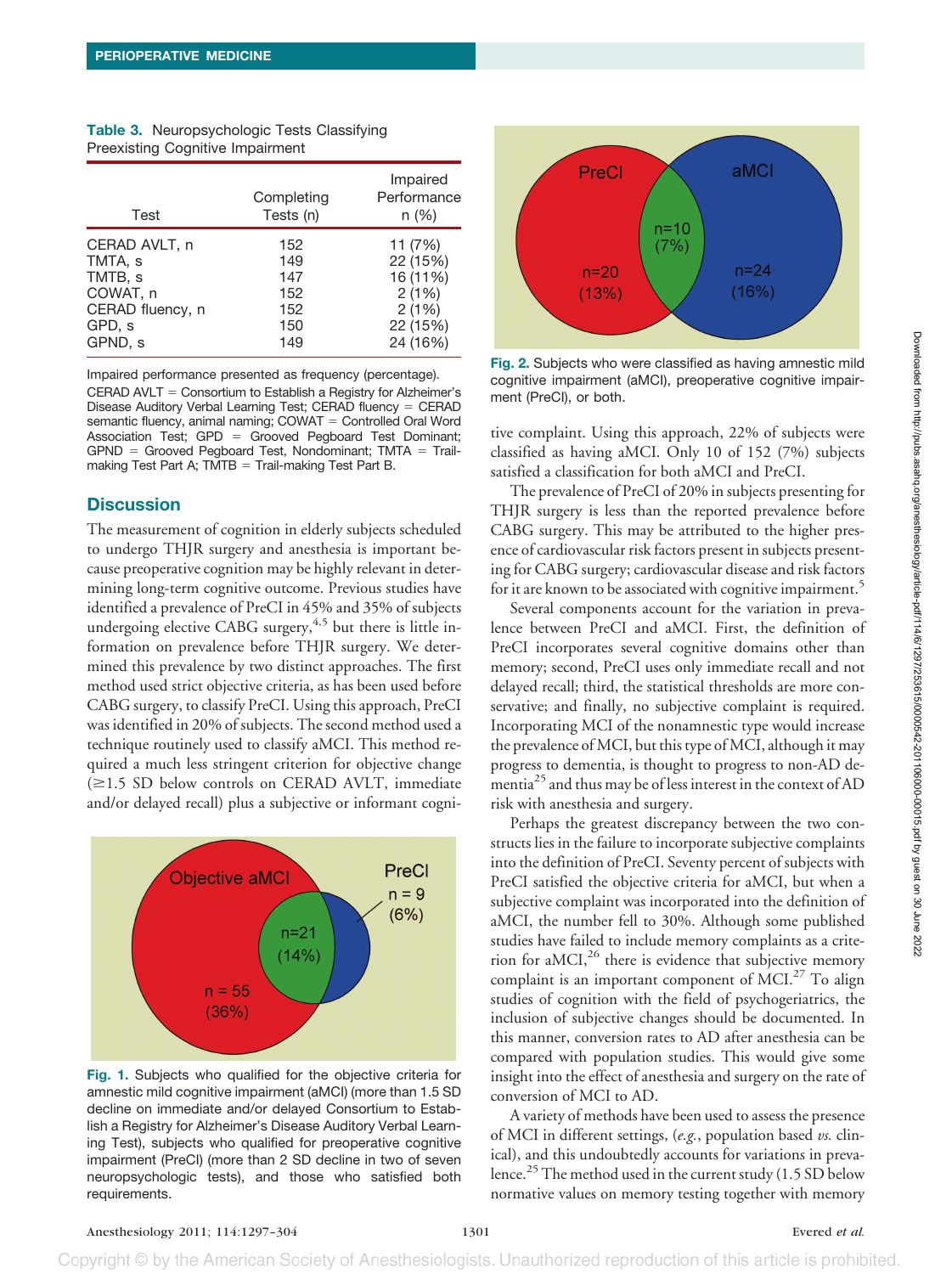| Predictor                         | Univariable Analysis |         |                       | Multivariable Analysis |  |
|-----------------------------------|----------------------|---------|-----------------------|------------------------|--|
|                                   |                      | P Value | Odds Ratio [95% CI]   | P Value                |  |
| Pre-existing cognitive impairment |                      |         |                       |                        |  |
| Age                               | $t = -4.855$         | < 0.001 | $1.17$ [1.07, 1.29]   | 0.001                  |  |
| Intelligence quotient             | $t = 2.773$          | 0.006   | $0.94$ [0.88, 1.00]   | 0.058                  |  |
| Pain                              | $t = -1.955$         | 0.053   | $1.03$ [1.01, 1.04]   | 0.010                  |  |
| Statins                           | Chi-square $= 1.719$ | 0.190   | $0.38$ $[0.09, 1.49]$ | 0.164                  |  |
| Anxiety                           | Chi-square $= 1.793$ | 0.075   | $0.98$ $[0.96, 1.00]$ | 0.063                  |  |
| Mild cognitive impairment         |                      |         |                       |                        |  |
| Anxiety                           | $t = -1.336$         | 0.183   | $1.01$ $[0.99, 1.03]$ | 0.299                  |  |
| Depression                        | $t = -1.969$         | 0.051   | $1.02$ [1.00, 1.04]   | 0.018                  |  |
| Smoking*                          | Chi-square $= 2.064$ | 0.151   | 1.67 [0.74, 3.82]     | 0.217                  |  |
| Hypercholesterolemia*             | Chi-square $= 3.443$ | 0.064   | 2.21 [0.96, 5.08]     | 0.062                  |  |
| Paracetamol                       | Chi-square $= 1.784$ | 0.182   | 1.32 [0.53, 3.25]     | 0.548                  |  |
| <b>NSAIDs</b>                     | Chi-square $= 1.820$ | 0.177   | $0.71$ [0.28, 1.82]   | 0.480                  |  |
| Total cardiovascular risk         | $r = 0.150$          | 0.080   | 1.52 [1.06, 2.18]     | 0.024                  |  |

## **Table 4.** Univariable and Multivariable Analyses

Total cardiovascular risk includes the sum of body mass index, diabetes, hypertension, peripheral vascular disease, history of myocardial infarction, smoking (current or previous), and hypercholesterolemia.

\* Smoking and hypercholesterolemia are included in the variable total cardiovascular risk. To obtain odds ratios for these, the analysis was re-run with these replacing total cardiovascular risk.

NSAIDs = nonsteroidal antiinflammatory drugs.

complaints by subject or informant<sup>28</sup>) is consistent with that used in other research studies.<sup>25</sup> The subjects were not given detailed assessments by psychogeriatricians because this was impractical in the preoperative setting. No standardized method to assess subjective decline in memory currently exists, but the method used here is consistent with that used in other studies.29

Amnestic mild cognitive impairment represents an early manifestation of AD.30 The construct of aMCI has evolved to identify subjects before they experience progression to AD. It is believed that once identified, these subjects may be amenable to treatment or prevention before overt dementia ensues, although to date, intervention studies in this regard have been somewhat disappointing. The prevalence of aMCI in the general community ranges from 14 to 18% in individuals 70 y or older, although this percentage changes according to variations in diagnostic criteria.25 More importantly, individuals in the community with aMCI are likely to experience progression to dementia at a rate of 10 –15% per year (the progression rate is higher in memory disorder clinics and patients attending AD centers).<sup>25</sup> There is evidence that subjects with aMCI already have AD pathology.<sup>31</sup> Dubois *et al.* proposed that the presence of an early and significant episodic memory impairment (reported by patients or informants), either isolated or with other cognitive changes and with objective evidence, constitutes a core diagnosis feature for the early detection of AD.<sup>32</sup> In this regard, the delayed recall of the CERAD AVLT is believed to be of importance because it represents the inability to encode, a key aspect of AD. In this study, the delayed recall of the AVLT displayed the greatest decrease of all the tests (compared with norms), underscoring the key part played by delayed memory in identifying aMCI.

The prevalence of aMCI reported in the current study is comparable with that of population studies of subjects not undergoing surgery. Indeed, there is little reason to believe that the prevalence in elective THJR surgery subjects should differ from the population at large, although it is possible these subjects may be more susceptible to cognitive decline because of inability to exercise. $33$  By the same token, the population conversion rate to dementia of 10 –15% per year<sup>25</sup> would indicate three to four of the aMCI subjects will experience progression to dementia per year, independent of any possible influence of anesthesia and surgery. However, there is evidence anesthesia and surgery may exacerbate the pathologic mechanisms of AD, which potentially could augment this conversion rate.<sup>10,11</sup>

The construct of PreCI has been investigated within the field of anesthesia in relation to identifying POCD after anesthesia and surgery. For example, memory has been mostly quantified using immediate recall, but it is now believed that encoding memory (assessed by delayed recall) is more indicative of AD. Few attempts have been made to relate POCD or PreCI to the onset of dementia in the longer term. This is unfortunate because recent animal studies suggest an association between cognitive change after anesthesia and the pathophysiology of  $AD^{10,34}$ ; however, this link has not been shown in clinical studies. The wealth of data outlining the progression of aMCI to dementia in population studies cannot be applied to PreCI because of the discrepancy in definitions between the two constructs.

To identify whether the process of anesthesia and surgery increases the rate of dementia in subjects who present with cognitive impairment, long-term follow-up will be required after subjects have been classified with aMCI. Such prospective trials would provide definitive evidence for an effect of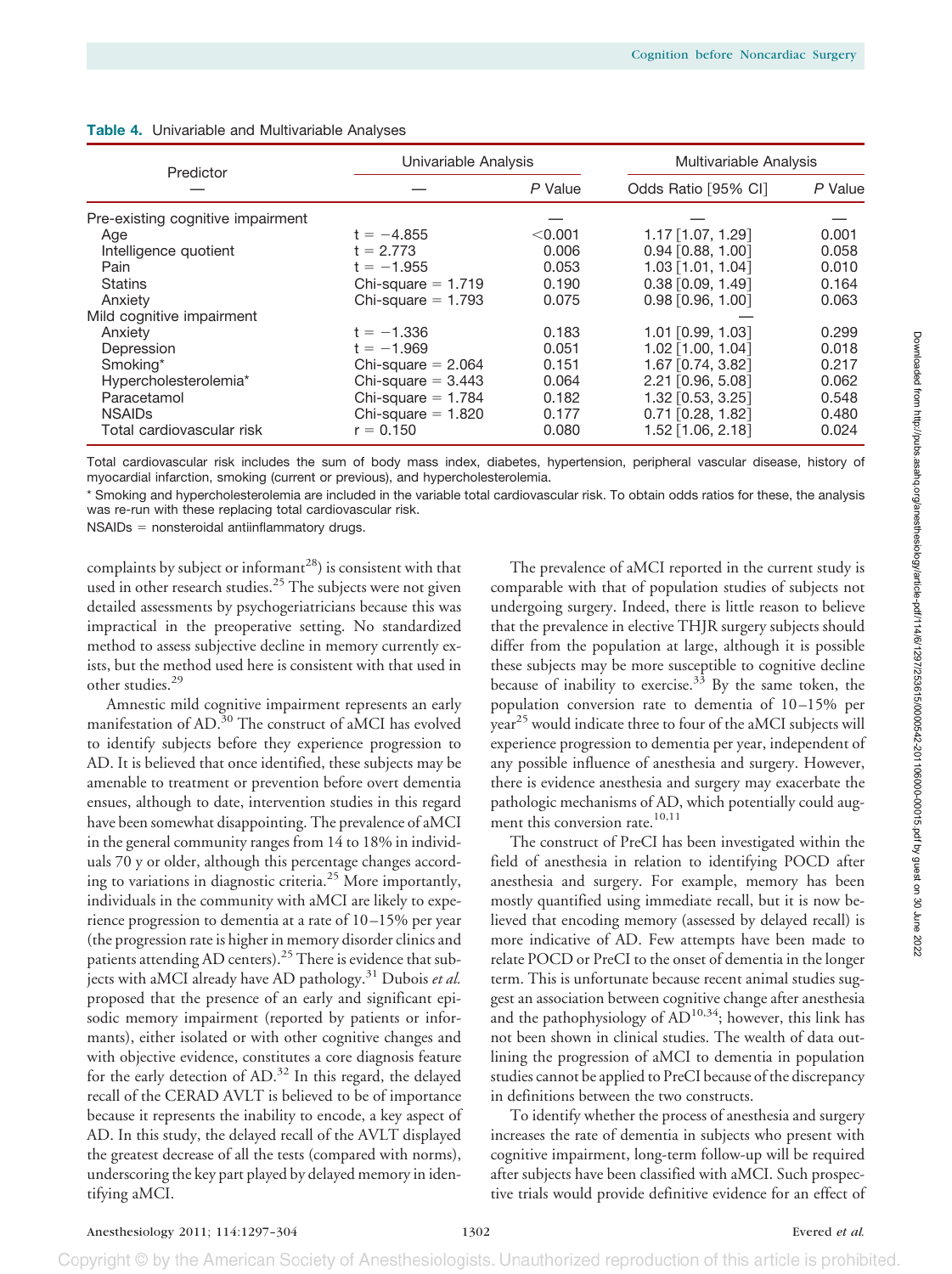anesthesia and surgery on exacerbating AD. The prognostic information pertaining to aMCI cannot be applied to PreCI because the two constructs identify different cognitive properties, such that only 33% of the PreCI subjects were classified as having aMCI.

Silverstein *et al.*<sup>12</sup> established a surrogate measure of aMCI in subjects 60 y or older presenting for noncardiac surgery (comprising major abdominal and thoracic surgery in addition to orthopedic surgery), which they termed *preoperative cognitive impairment*. They defined this as impairment in cognition of more than 1.5 SD below healthy controls on immediate or delayed recall measures from the Visual Verbal Learning Test. They did not assess subjective memory complaints. Using this approach, they found an incidence of memory impairment of 6.2% (74 of 1,185 subjects) in their noncardiac group. The current study used similar criteria and found memory impairment in 76 of 152 (50%) subjects. It should be noted that Silverstein's group used the Visual Verbal Learning Test, whereas we used CERAD AVLT, which is an auditory, rather than a visual, test. It is unlikely that the visual, rather than auditory, presentation of words to be remembered would account for the large difference in results. The inclusion of subjects having nonorthopedic surgery is unlikely to account for such a large discrepancy. We can find no explanation for the discrepancy.

Multivariable regression identified age and pain as independent associations with PreCI and total cardiovascular risk factors and depression as independent associations with aMCI. Age and intelligence quotient have been repeatedly associated with  $POCD<sup>1,2</sup>$ . The lack of an independent association of age with aMCI is most likely the result of the low prevalence of aMCI (in 34 of 152 [22%] subjects), so the study may have been underpowered to detect such an association. It should be noted that the regression model used in this study was exploratory to identify associations between types of baseline cognitive impairment and patient demographic and risk factor variables. It was not a prediction model.

In conclusion, 20% of elderly subjects presenting for elective THJR surgery exhibit PreCI. The prevalence of aMCI in these subjects was 22%, which is commensurate with similarly aged individuals in the wider community. Differing objective criteria and the requirement for subjective complaints accounted for a small overlap between constructs. Future studies that track cognition before and after anesthesia and surgery should document the presence or absence of aMCI so that the rate of conversion to AD after anesthesia and surgery can be compared with that of the nonsurgical population.

The authors thank Sarah Maher, B.Sc., Candice Johnson, B.Sc., and Sally Pritchard, B.Sc., Clinical Research Assistants, Department of Anaesthesia, St. Vincent's Hospital, Melbourne, Australia, for their tireless assistance.

# **References**

- 1. Moller JT, Cluitmans P, Rasmussen LS, Houx P, Rasmussen H, Canet J, Rabbitt P, Jolles J, Larsen K, Hanning CD, Langeron O, Johnson T, Lauven PM, Kristensen PA, Biedler A, van Beem H, Fraidakis O, Silverstein JH, Beneken JE, Gravenstein JS: Long-term postoperative cognitive dysfunction in the elderly ISPOCD1 study. ISPOCD investigators. International Study of Post-Operative Cognitive Dysfunction. Lancet 1998; 351:857– 61
- 2. Monk TG, Weldon BC, Garvan CW, Dede DE, van der Aa MT, Heilman KM, Gravenstein JS: Predictors of cognitive dysfunction after major noncardiac surgery. ANESTHESIOLOGY 2008; 108:18 –30
- 3. Lewis M, Maruff P, Silbert B: Statistical and conceptual issues in defining post-operative cognitive dysfunction. Neurosci Biobehav Rev 2004; 28:433– 40
- 4. Hogue CW Jr, Hershey T, Dixon D, Fucetola R, Nassief A, Freedland KE, Thomas B, Schechtman K: Preexisting cognitive impairment in women before cardiac surgery and its relationship with C-reactive protein concentrations. Anesth Analg 2006; 102:1602– 8
- 5. Silbert BS, Scott DA, Evered LA, Lewis MS, Maruff PT: Preexisting cognitive impairment in patients scheduled for elective coronary artery bypass graft surgery. Anesth Analg 2007; 104:1023– 8
- 6. Breteler MM, Claus JJ, Grobbee DE, Hofman A: Cardiovascular disease and distribution of cognitive function in elderly people: The Rotterdam Study. BMJ 1994; 308:1604 – 8
- 7. Haan MN, Shemanski L, Jagust WJ, Manolio TA, Kuller L: The role of APOE epsilon4 in modulating effects of other risk factors for cognitive decline in elderly persons. JAMA 1999; 282:40 – 6
- 8. Winblad B, Palmer K, Kivipelto M, Jelic V, Fratiglioni L, Wahlund LO, Nordberg A, Bäckman L, Albert M, Almkvist O, Arai H, Basun H, Blennow K, de Leon M, DeCarli C, Erkinjuntti T, Giacobini E, Graff C, Hardy J, Jack C, Jorm A, Ritchie K, van Duijn C, Visser P, Petersen RC: Mild cognitive impairment– beyond controversies, towards a consensus: Report of the International Working Group on Mild Cognitive Impairment. J Intern Med 2004; 256:240 – 6
- 9. Petersen RC, Doody R, Kurz A, Mohs RC, Morris JC, Rabins PV, Ritchie K, Rossor M, Thal L, Winblad B: Current concepts in mild cognitive impairment. Arch Neurol 2001; 58:1985–92
- 10. Xie Z, Tanzi RE: Alzheimer's disease and post-operative cognitive dysfunction. Exp Gerontol 2006; 41:346 –59
- 11. Fodale V, Santamaria LB, Schifilliti D, Mandal PK: Anaesthetics and postoperative cognitive dysfunction: A pathological mechanism mimicking Alzheimer's disease. Anaesthesia 2010; 65:388 –95
- 12. Silverstein JH, Steinmetz J, Reichenberg A, Harvey PD, Rasmussen LS: Postoperative cognitive dysfunction in patients with preoperative cognitive impairment: Which domains are most vulnerable? ANESTHESIOLOGY 2007; 106:431–5
- 13. Morris JC: The Clinical Dementia Rating (CDR): Current version and scoring rules. Neurology 1993; 43:2412– 4
- 14. Murkin JM, Newman SP, Stump DA, Blumenthal JA: Statement of consensus on assessment of neurobehavioral outcomes after cardiac surgery. Ann Thorac Surg 1995; 59: 1289 –95
- 15. Silbert BS, Scott DA, Evered LA, Lewis MS, Kalpokas M, Maruff P, Myles PS, Jamrozik K: A comparison of the effect of high- and low-dose fentanyl on the incidence of postoperative cognitive dysfunction after coronary artery bypass surgery in the elderly. ANESTHESIOLOGY 2006; 104:1137– 45
- 16. Nelson H: National Adult Reading Test (NART) for the Assessment of Premorbid Intelligence in Patients with Dementia: Test Manual. Windsor, England, Psychological Corporation, 1992
- 17. McCormack HM, Horne DJ, Sheather S: Clinical applications